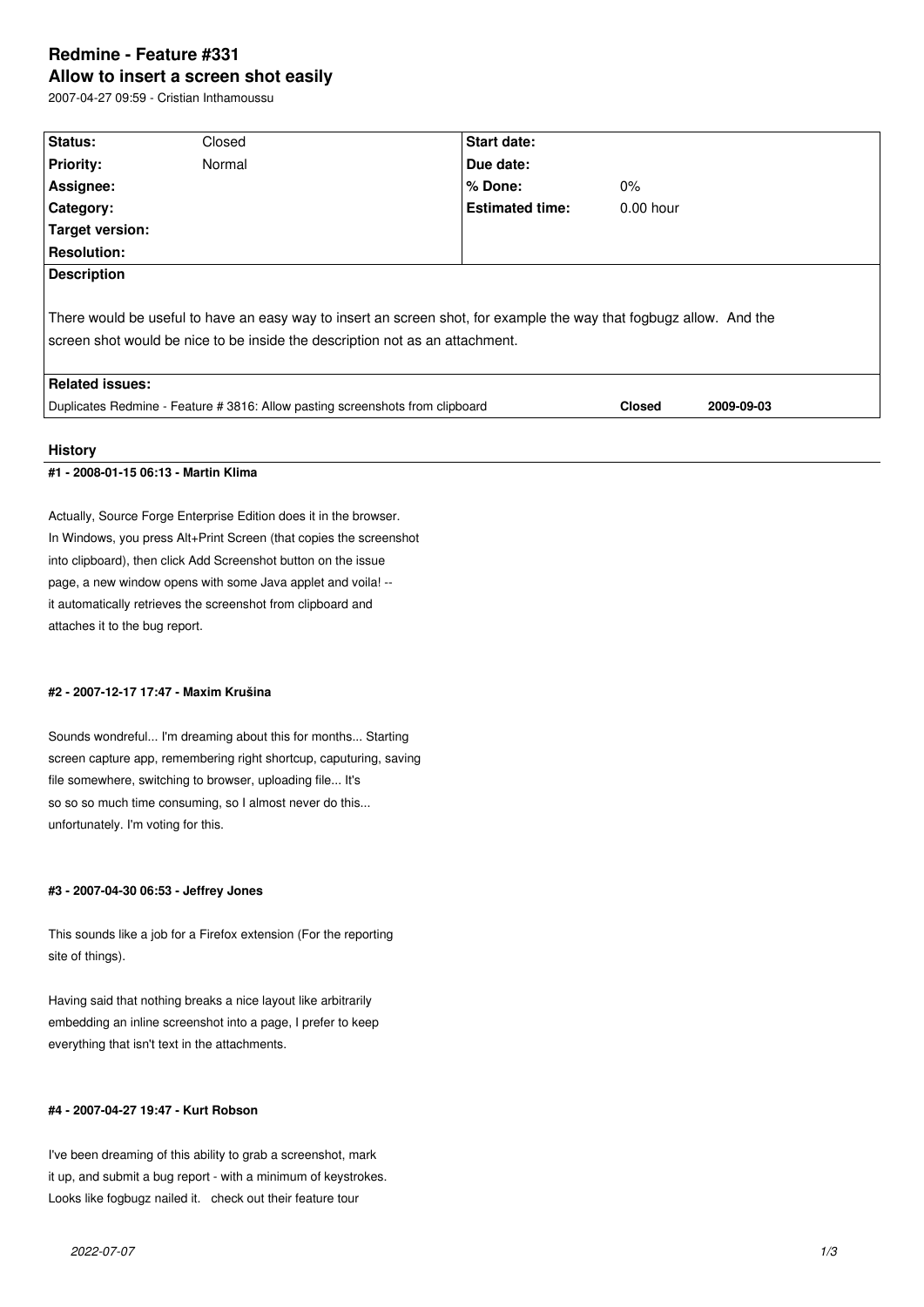since in the rails world we are all building web based apps, if we could integrate the right button into our app - like an issue button s[omewhere on every page, or possibly in the brows](http://www.fogcreek.com/FogBugz/50tour/01.html)er toolbar - to provide similar capability for Redmine, that would be awesome. Redmine would be running as a separate rails app somewhere else of course - so the bug report must be submitted as a web request.

#### **#5 - 2007-04-27 13:12 - Cristian Inthamoussu**

Here is the description...

"FogBugz Screenshot is a simple program for Windows or Macintosh that lets you easily capture images and send them to FogBugz. Clicking on the bug icon takes a snapshot of your screen and opens the Fogbugz Screenshot window, where you can crop the image and add highlights.

The Windows version puts the bug icon in the taskbar at the bottom.

The Macintosh version puts a bug icon in the menu-bar at the top."

#### **#6 - 2007-04-27 11:40 - Jean-Philippe Lang**

Hello,

*for example the way that fogbugz allow*

I have never used fogbugz. Please, give more details. **Thanks** 

#### **#7 - 2010-01-16 16:51 - alex s**

i found this post just now, and was hoping to hear if there was any development in finding a solution for the screenshots stuff. has there been any progress in the past two years?

#### **#8 - 2010-05-26 18:23 - Júlio Nobre**

*- Status changed from New to Resolved*

This issue has been extensively developed on issue #3816 ([[http://www.redmine.org/issues/3816]])

I would close this issue, if I knew how to do it. :-)